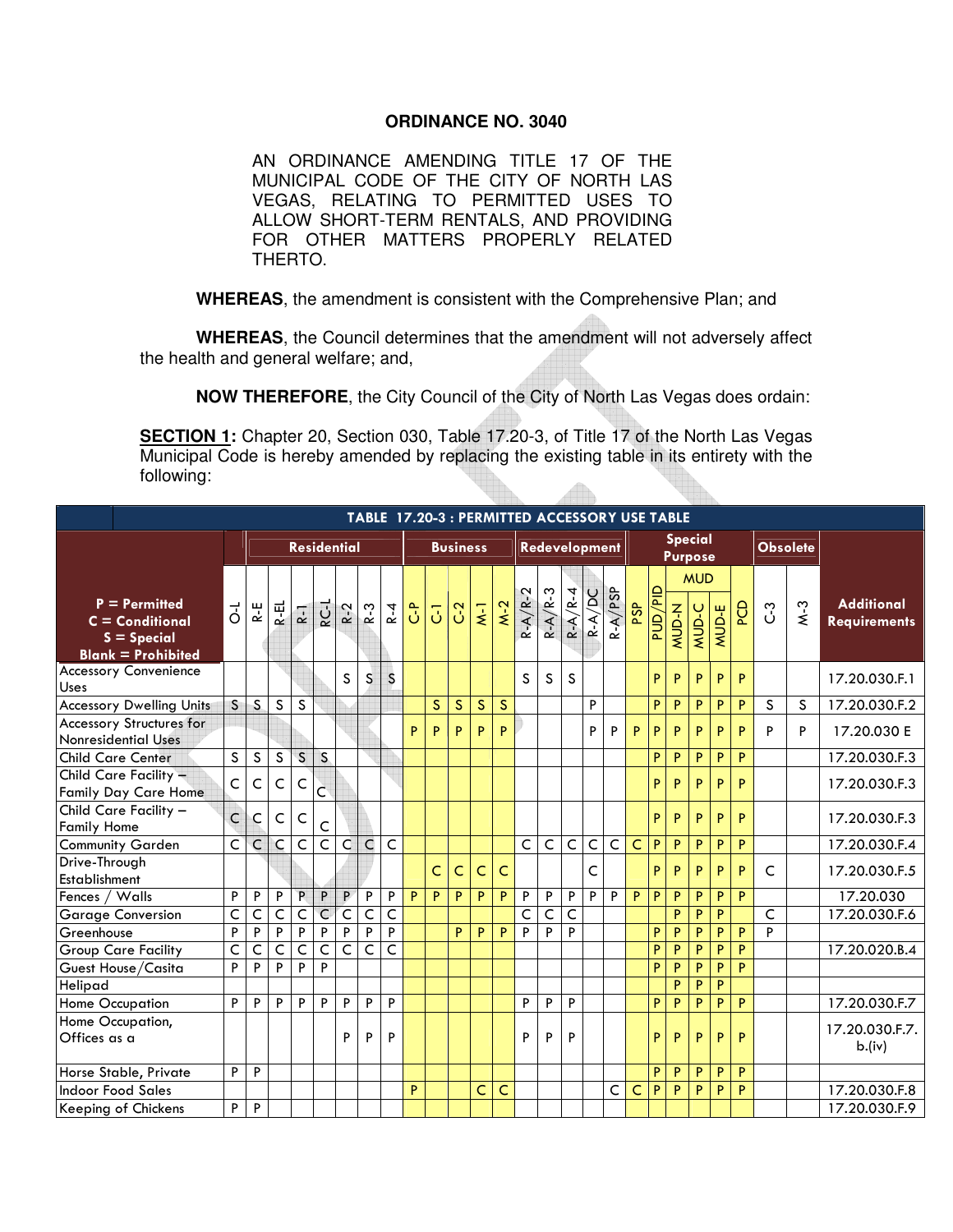|                                                                                    |                         |                    |                |                |                |                |                |                |                |                 |                | TABLE 17.20-3 : PERMITTED ACCESSORY USE TABLE |                         |              |                |                |                         |                           |                         |         |              |              |       |                 |         |              |                                          |
|------------------------------------------------------------------------------------|-------------------------|--------------------|----------------|----------------|----------------|----------------|----------------|----------------|----------------|-----------------|----------------|-----------------------------------------------|-------------------------|--------------|----------------|----------------|-------------------------|---------------------------|-------------------------|---------|--------------|--------------|-------|-----------------|---------|--------------|------------------------------------------|
|                                                                                    |                         | <b>Residential</b> |                |                |                |                |                |                |                | <b>Business</b> |                | Redevelopment                                 |                         |              |                |                |                         | Special<br><b>Purpose</b> |                         |         |              |              |       | <b>Obsolete</b> |         |              |                                          |
|                                                                                    |                         |                    |                |                |                |                |                |                |                |                 |                |                                               |                         |              |                |                |                         |                           |                         |         |              | <b>MUD</b>   |       |                 |         |              |                                          |
| $P = Permitted$<br>$C =$ Conditional<br>$S = Special$<br><b>Blank = Prohibited</b> | $\vec{c}$               | R-E                | $R$ -EL        | $\overline{k}$ | RC-L           | $R - 2$        | $R-3$          | $R - 4$        | $\tilde{c}$    | $\overline{5}$  | C <sub>2</sub> | $\overline{\mathbf{v}}$                       | $\overline{M-2}$        | $R-A/R-2$    | $R - A/R - 3$  | $R - A/R - 4$  | $R - A/DC$              | $R - A/PSP$               | PSP                     | ald/and | N-QOW        | MUD-C        | MUD-E | <b>PCD</b>      | $C - 3$ | $M-3$        | <b>Additional</b><br><b>Requirements</b> |
| <b>Keeping of Domesticated</b><br><b>Farm Animals</b>                              | P                       | P                  |                |                |                |                |                |                |                |                 |                |                                               |                         |              |                |                |                         |                           |                         | P       | P            | P            | P     | P               |         |              | 17.20.030.F.10                           |
| <b>Personal Services</b>                                                           |                         |                    |                |                |                |                |                |                | P              | P               | P              | $\mathsf{P}$                                  | P                       |              |                |                | P                       |                           |                         | P       | $\mathsf{P}$ | $\, {\sf P}$ | P     | $\mathsf{P}$    | P       | $\mathsf{P}$ | 17.20.030.F.11                           |
| <b>Private Garage</b>                                                              | P                       | P                  | P              | P              | P              | $\mathsf P$    | P              | P              |                | P               | P              | P                                             | P                       | P            | P              | P              | P                       |                           |                         | P       | P            | P            | P     | P               |         |              |                                          |
| Motor Homes, Vehicle or<br><b>Recreational Vehicle</b><br>Parking                  | Ċ                       | Ċ                  | $\mathsf C$    | Ċ              |                |                |                |                |                |                 |                |                                               |                         |              |                |                |                         |                           | Ċ                       |         |              |              |       |                 |         |              | 17.24.040.C.3.<br>b                      |
| Private or Jointly Owned<br>Community Center or<br><b>Recreational Facility</b>    | P                       | P                  | $\sf P$        | P              | P              | P              | P              | P              |                |                 |                |                                               |                         | P            | P              | P              |                         |                           |                         | P       | P            | P            | P     | P               |         |              |                                          |
| Residential Storage for<br><b>Excess Personal Property</b><br>of Residents         |                         |                    |                |                |                | P              | P              | P              |                |                 |                |                                               |                         | P            | P              | P              |                         |                           |                         | P       | P            | P            | P     | P               |         |              |                                          |
| Solar Panels/Wind                                                                  | $\overline{\mathsf{C}}$ | $\overline{C}$     | $\overline{C}$ | $\overline{C}$ | $\overline{C}$ | $\overline{C}$ | $\overline{C}$ | $\overline{C}$ | $\overline{C}$ | Ċ               | Ċ              | $\overline{C}$                                | $\overline{C}$          | $\mathsf{C}$ | $\overline{C}$ | $\overline{C}$ | $\overline{C}$          | $\overline{C}$            | $\overline{\mathsf{C}}$ | P       | P            | P            | P     | P               | C       | $\mathsf{C}$ |                                          |
| <b>Swimming Pools</b>                                                              | P                       | P                  | $\overline{P}$ | $\overline{P}$ | $\overline{P}$ | $\overline{P}$ | $\overline{P}$ | $\overline{P}$ | P              | P               | P              |                                               |                         | P            | P              | P              |                         |                           |                         | P       | P            | P            | P     | P               |         |              | 17.20.030.F.12                           |
| <b>Truck and Trailer Rental</b>                                                    |                         |                    |                |                |                |                |                |                |                | Ċ               | Ċ              |                                               |                         |              |                |                |                         |                           |                         |         |              |              |       |                 |         |              | 17.20.030.F.13                           |
| Other Accessory Buildings<br>or Structures                                         | P                       | P                  | P              | P              | P              | P              | P              | P              |                |                 | Þ.             |                                               | P                       | P            | P              | P              |                         | P                         | P.                      | P       | P            | P            | P     | P               |         |              |                                          |
| <b>Additional Security</b><br>Measures                                             |                         |                    |                |                |                |                |                |                |                |                 |                | C                                             | C                       |              |                |                |                         |                           |                         |         |              |              |       |                 |         | $\mathsf{C}$ | 17.20.030.F.14                           |
| Portable Vending                                                                   |                         |                    |                |                |                |                |                |                |                | Ċ               | $\mathsf{C}$   | $\overline{C}$                                | $\overline{\mathsf{C}}$ |              |                |                | $\overline{\mathsf{C}}$ |                           |                         |         |              |              |       |                 | C       | $\mathsf{C}$ | 17.20.030.F.15                           |
| Short-term Rentals                                                                 |                         | C                  | $\mathsf C$    | $\overline{C}$ | $\mathsf{C}$   | $\mathsf C$    | C              |                |                |                 |                |                                               |                         | $\mathsf{C}$ | $\mathsf{C}$   |                |                         |                           |                         | Ċ       |              |              |       |                 |         |              | 17.20.030.F.16                           |

**SECTION 2:** Chapter 20, Section 030, Subsection F, of Title 17 of the North Las Vegas Municipal Code is hereby amended by adding the following:

- 16. Short-term Rentals: (Violations of any of these requirements, may result in a revocation of the business license.)
	- a. Only the property owner may apply for the Conditional Use Permit and Business License.
		- i. Property owners applying for the Conditional Use Permit and Business License must demonstrate ownership of the residence for at least one year if applying within 60 days of the adoption of the short-term rental ordinance.
		- ii. Prior to issuance of a business license, the property owner is required to send a copy of the City's "Good Neighbor" brochure to all property owners within 200-feet of the short-term rental. The "Good Neighbor" brochure and a notarized affidavit demonstrating compliance with the notification requirement must be submitted as part of the initial business license application. Furthermore, the "Good Neighbor" brochure must be sent to all property owners within 200 feet of the short-term rental annually, and a notarized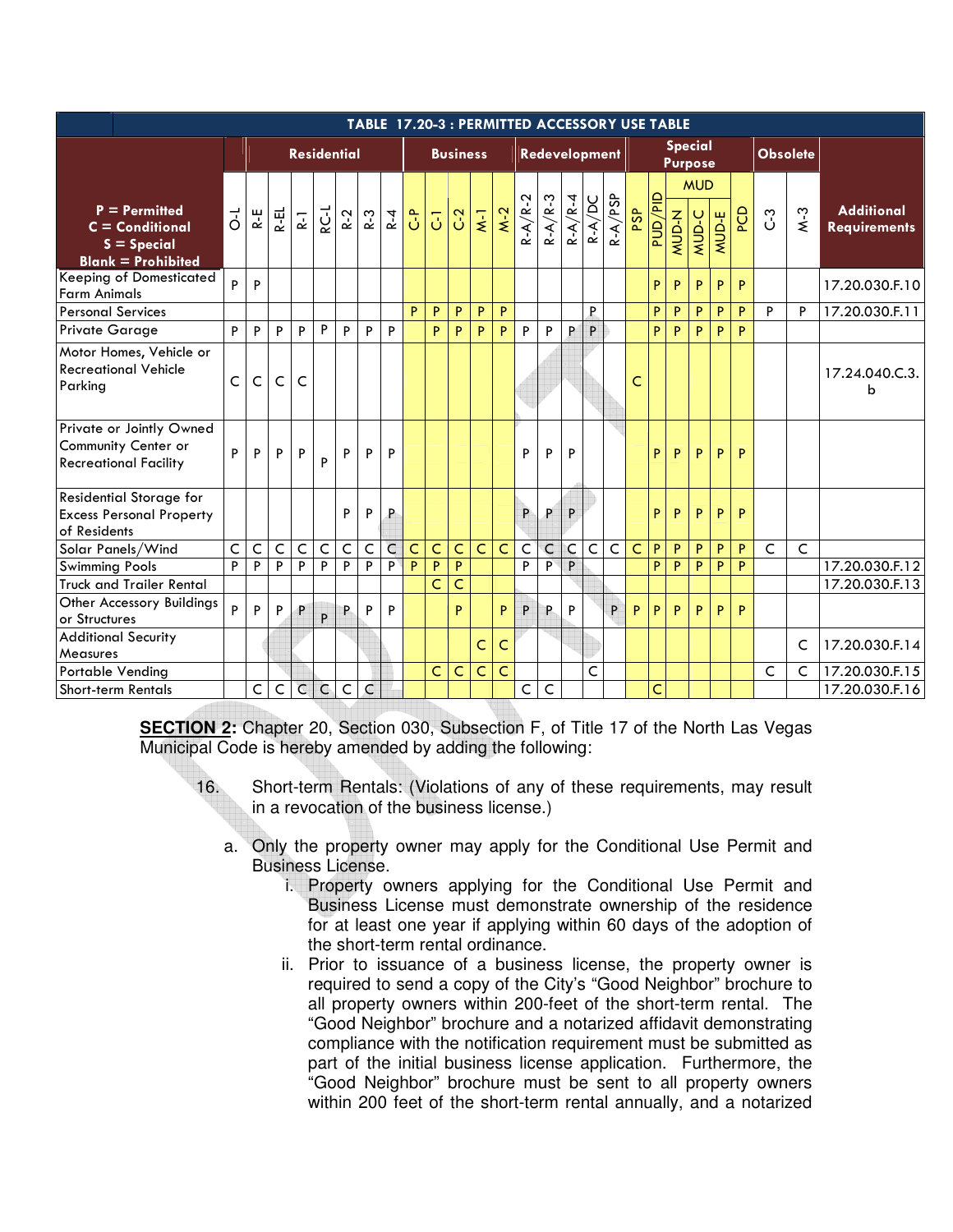affidavit demonstrating compliance with the notification requirement shall be submitted as part of the annual business license renewal.

- b. With the exception of the first 60 days after adoption of the short-term rental ordinance, the proposed short-term rental must comply with the 660-foot separation requirement between all other existing or proposed short-term rentals. This requirement may be waived if the applicant can justify that an adequate barrier exists between the proposed short-term rental and all other existing or proposed short-term rentals. Distance shall be measured from the front door of the proposed short-term rental unit to the nearest property line to which it must be separated. Exception: The separation requirement does not apply to multi-family units within the same complex.
- c. A self-inspection checklist must be submitted at the time of business license application, and annually thereafter.
- d. Noise monitoring equipment with a minimum 30-day recording capability must be installed outdoors in the common areas (e.g. pool/spa; backyard; porch; patio) of the short-term rental. A notarized affidavit demonstrating compliance is required as part of the business license application.
- e. Noise levels shall not exceed sixty-five (65) decibels as measured at the property line of the short-term rental unit. In addition, the short-term rental must comply with the City's noise regulations as they apply to residential uses.
- f. Guest parking is only allowed in the garage, driveway, or public street. Vehicles of guests shall not obstruct traffic or access to other properties in the area.
- g. A business license and the "Good Neighbor" brochure are required to be posted in residence.
- h. Short-term rentals are only allowed within multi-family zoning classifications if the units are individually mapped. No more than 50 percent of the units or eight (8) units, whichever is less within a duplex, condominium, or townhouse development may be utilized for short-term rentals.
- i. Individual room rentals are only permitted if the residential dwelling unit is owner-occupied and the owner is renting rooms within the residence. For short-term rentals where rooms are being rented within the residence, the applicant must submit a floor plan of the residential dwelling unit with the application. With the exception of owner-occupied units where multiple individual room rentals are permitted, only one reservation for the whole residential dwelling unit at a time is allowed.
- j. Short-term rentals are to be used for overnight accommodations only and shall not be used for weddings, parties, sales events, or other similar events.
- k. Short-term rentals are prohibited in HUD Section 8 Housing Choice Voucher Program rental units.
- l. Short-term rentals are considered "transient lodging" for the purposes of North Las Vegas Municipal Code Section 5.22.010(F).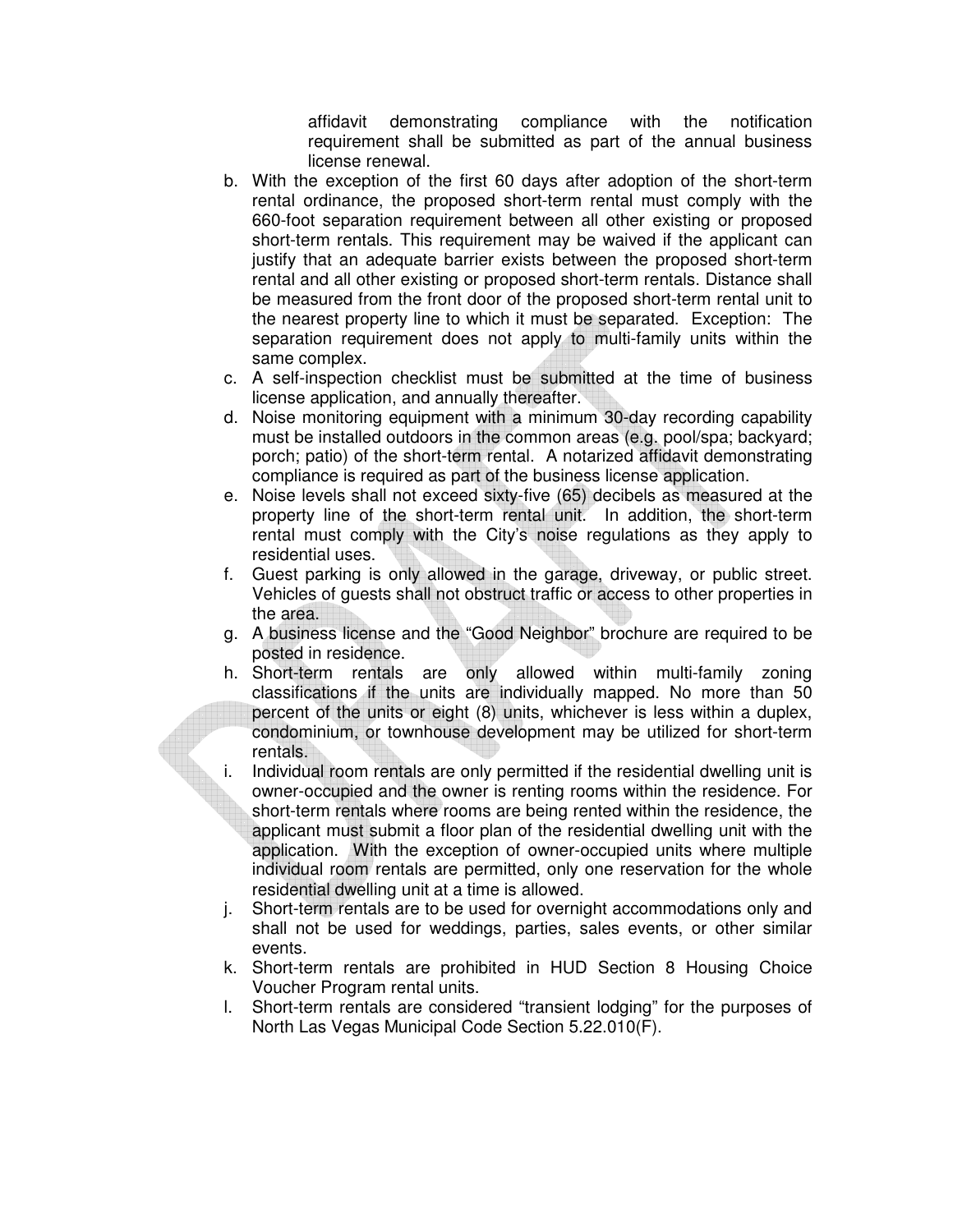## **Waiver of Separation Requirements**

A waiver of the distance separation requirements may be granted administratively as part of the conditional use permit, as appropriate, under the following circumstance:

- (1) An adequate barrier exists between the two short-term rentals.
	- a. An "adequate barrier" for a short-term rental is defined as: an improved drainage facility; Interstate 15; Clark County 215 Beltway; other roadway with a minimum width of 120 feet as shown on the Master Plan of Streets and Highways; railroad right-of-way; physical feature or topographical feature that prevents vehicular and pedestrian access between the shortterm rentals; a commercial center; or a minimum ten (10) acre public park.

**SECTION 3:** Chapter 32, Section 030, of Title 17 of the North Las Vegas Municipal Code is hereby amended by adding the following terms:

## **Commercial Center:**

A grouping of proposed or existing retail stores, office, hotel, dining, and/or entertainment uses consisting of not less than 100,000 square feet that share common parking lot driveways and/or spaces within a single unified development.

## **Short-term Rental:**

A short-term rental is any residential dwelling unit or part thereof that is rented out for a period of less than 30 days at a time.

**SECTION 4:** NON-INFRINGEMENT OF RIGHTS. The City Council of the City of North Las Vegas has been informed by the City Attorney as to the constitutionality of this ordinance and based upon such information we are adopting this ordinance in good faith with a reasonable belief that the actions taken by the City of North Las Vegas are not in violation of any rights, privileges, or immunities secured by the laws providing for equal rights of citizens or persons.

**SECTION 5:** SEVERABILITY. If any section, paragraph, clause or provision of this Ordinance shall for any reason be held to be invalid or unenforceable, the invalidity or unenforceability of such section, paragraph, clause, or provision shall in no way affect the validity and enforceability of the remaining provisions of this Ordinance.

**SECTION 6:** EFFECTIVE DATE. This Ordinance shall become effective after its passage by the City Council of the City of North Las Vegas. Publication once by title in a newspaper qualified pursuant to the provisions of Chapter 238 of NRS, as amended from time to time.

**SECTION 7:** PUBLICATION. The City Clerk shall cause this Ordinance, immediately following its adoption, to be published once by title, together with the names of the Councilmen voting for or against passage, in a newspaper qualified pursuant to the provisions of Chapter 238 of NRS, as amended from time to time.